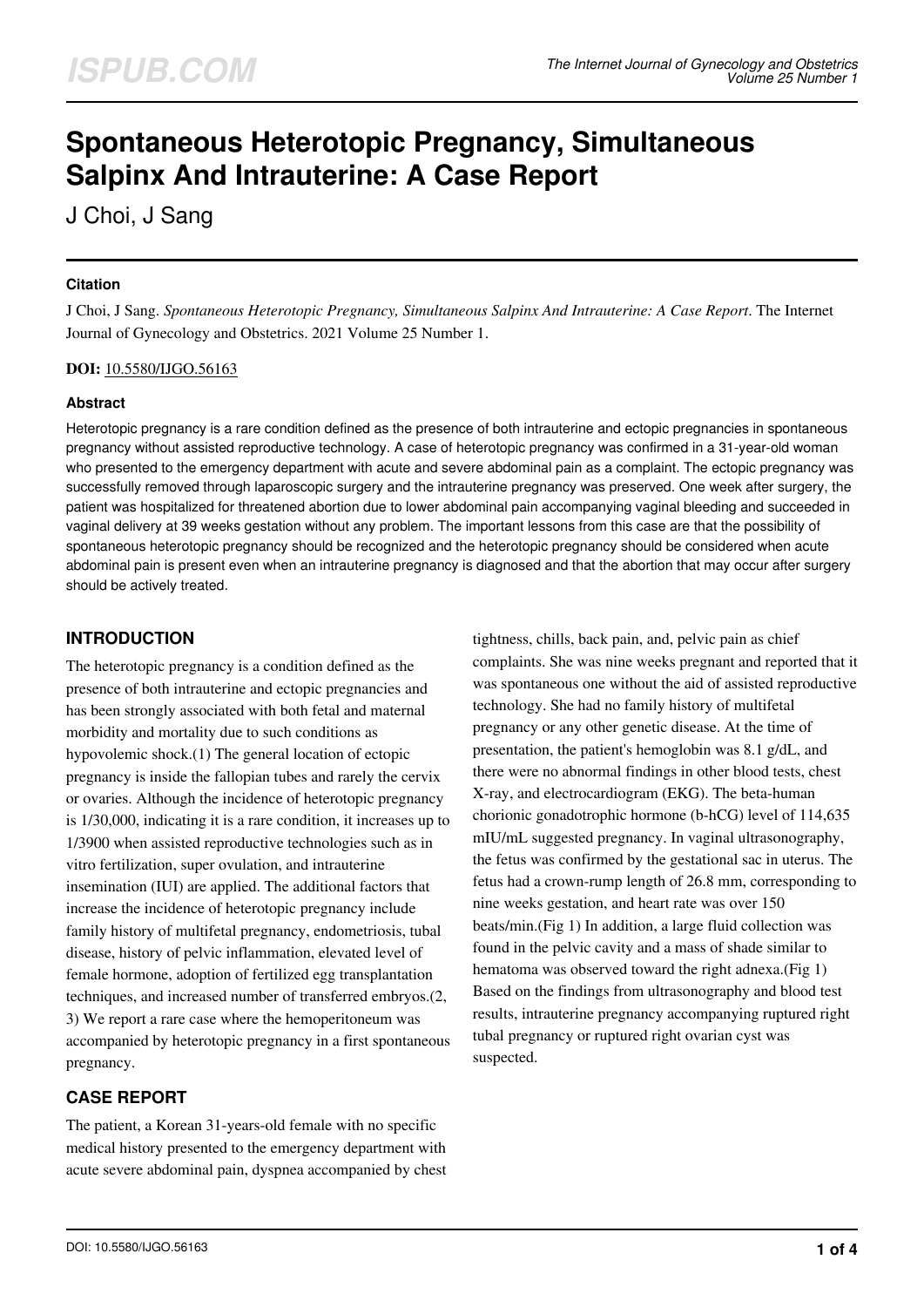#### **Figure 1**

(A) Intrauterine pregnancy was confirmed by ultrasonography by checked fetus. (B) Fetal heart beat was checked over 150 beats/min. (C) Fluid collection was seen in pelvic cavity and mass of shade similar to hematoma was observed toward the right adnexa by ultrasonography. (D) Ruptured right tubal pregnancy was observed by laparoscopy.



After providing sufficient explanation and consultation to the patient and caregiver about the patient's condition, it was decided to perform diagnostic laparoscopy. Laparoscopy confirmed ruptured right tubal pregnancy (Fig 1) and right salpingectomy and hemoperitoneum aspiration were successfully performed. While the preoperative diagnosis was normal intrauterine pregnancy accompanying ruptured right tubal pregnancy or ruptured right ovarian cyst, the postoperative diagnosis was normal intrauterine pregnancy accompanying ruptured right tubal pregnancy. The pathological report noted aligned thrombus, protein debris, and chorionic villi as product of conception in right fallopian tube, being evidence of ectopic pregnancy. The patient was discharged without any particular problem at POD #3, and four days after discharge, she presented to hospital again with lower abdominal pain accompanying vaginal bleeding as complaint and was re-hospitalized with diagnosis of threatened abortion. Absolute bed rest was performed while micronized progesterone 200mg was administered as a vaginal tablet once a day. The patient was discharged five days after re-hospitalization with improved symptoms, and succeeded in vaginal delivery at 39 weeks gestation without any problem.

# **DISCUSSION**

The heterotopic pregnancy is a condition defined as the presence of both intrauterine and ectopic pregnancies. It was reported that intrauterine pregnancy accompanied by ectopic one occurs most frequently at fallopian tube (72.5%). (4) It was known that most of heterotopic pregnancy occurred

after the use of clomiphene and assisted reproductive technologies. Although the incidence of natural heterotopic pregnancy has been reported to be 1/10000 -1/50000, due to the increase in the use of assisted reproductive technologies, it has risen up to  $1\%$  in a study. (5)

There is a clinical difficulty in diagnosing heterotopic pregnancy. Clinically, heterotopic pregnancy often presents with non-specific symptoms such as abdominal pain, vaginal bleeding, and spotting that are found in both normal pregnancy and abnormal obstetric complications. Heterotopic pregnancy may also present as an adnexal mass with or without peritoneal irritation in the enlarged uterus in pregnancy. (1,6) While normal intrauterine gestational sac is detected early, the detection of abnormal adnexal mass is delayed, which leads to delayed diagnosis.(1) The presence of a normal intrauterine gestational sac should not rule out the possibility of heterotopic pregnancy, and careful history taking and physical examination are very important in identifying risk factors of heterotopic pregnancy. (6) In patients with history of fallopian tube injury, ectopic pregnancy, use of assisted reproductive technology, and a family history of multifetal pregnancy, heterotopic pregnancy should be suspected if there are related symptoms.

Removal of an ectopic gestational sac while preserving intrauterine one is one of minimally invasive treatment for heterotopic pregnancy. (3, 7) Many studies have compared the results of surgical and non-surgical treatment methods. Although laparoscopic salpingectomy is the most reliable treatment for ectopic pregnancy and also recommended for treatment of ruptured corneal pregnancy, it has the potential of bleeding requiring hysterectomy. And this may affect the patient's current pregnancy status as well as the possibility of future pregnancy. (8) The surgical treatment may cause the spontaneous abortion of normal intrauterine pregnancy. Non-surgical treatment methods for heterotopic pregnancy include, under ultrasound guidance, potassium chloride injection into the fetal heart in the corneal sac or ectopic sac, which has advantage of avoiding both anesthesia and surgery. However, it is known that the probability of abortion is higher in non-surgical treatment than in surgical one by 13-50%. (4, 9)

Although the incidence of heterotopic pregnancy has increased considerably over the past decade due to the increased use of assisted reproductive technology, other factors for heterotopic pregnancy should not be ignored. (4, 10) According to a statistic in U.S., 2/3 of the increase in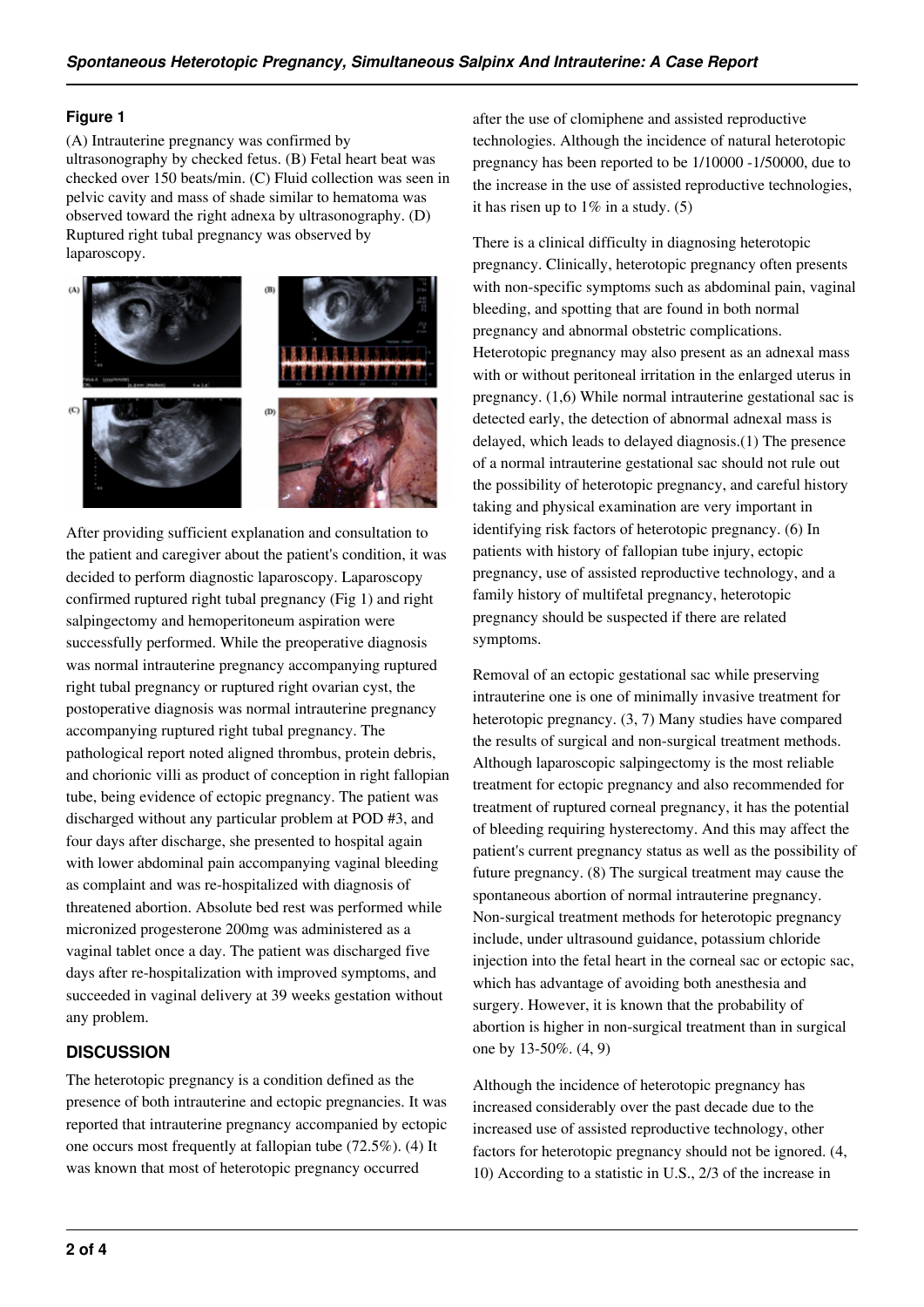twin birth rates over the past decade is attributable to the use of assisted reproductive technology, and remaining 1/3 is attributable to other factors such as family history of multifetal pregnancy, hormone therapy, diet, and ethnicity.( 6, 9, 11)

The reported case, unlike previously reported cases of heterotopic pregnancy, is a natural heterotopic pregnancy without using assisted reproductive technology and other causes including family history of multifetal pregnancy. When there are non-specific symptoms such as abdominal pain, vaginal bleeding and spotting occurring in the first trimester of pregnancy in mothers with confirmed intrauterine pregnancy, and when fluid collection in the pelvic cavity is found on ultrasound and abdominal pain is accompanied, a more careful examination is needed, considering the possibility of heterotopic pregnancy.

# **CONCLUSION**

Heterotopic pregnancy, if early diagnosis and treatment fail, may increase both fetal and maternal morbidity and mortality. Although there is a difference in the probability of heterotopic pregnancy between natural pregnancy and the use of assisted reproductive technology, there is no difference in the outcome of heterozygous pregnancy. If an intrauterine pregnancy accompanying acute abdominal pain, abdominal tenderness, or fluid collection in the pelvic cavity is found, the possibility of heterozygous pregnancy should be considered. The early diagnosis and laparoscopic treatment for heterotopic pregnancy may reduce maternal morbidity and maintain intrauterine pregnancy. As shown in this case, any physician examining spontaneous pregnancies should always consider the possibility of heterotopic

pregnancy.

#### **References**

1. Siraj SHM, Wee-Stekly WW, Chern BSM. Heterotopic pregnancy in a natural conception cycle presenting as acute abdomen: A case report and literature review. Gynecol Minim Invasi. 2014;3(3):100-2.

2. Cheng PJ, Chueh  $\overrightarrow{HY}$ , Qiu JT. Heterotopic pregnancy in a natural conception cycle presenting as hematometra. Obstet Gynecol. 2004;104(5 Pt 2):1195-8.

3. Farnaghi S, Kothari A. Heterotopic pregnancy: a report of two cases. Australas J Ultrasound Med.  $2013;16(1):30-6$ . 4. Barrenetxea G, Barinaga-Rementeria L, Lopez de Larruzea A, Agirregoikoa JA, Mandiola M, Carbonero K. Heterotopic pregnancy: two cases and a comparative review. Fertil Steril. 2007;87(2):417 e9-15.

5. Selo-Ojeme DO, GoodFellow CF. Simultaneous intrauterine and ovarian pregnancy following treatment with clomiphene citrate. Arch Gynecol Obstet. 2002;266(4):232-4.

6. Ooki S. Estimation of the contribution of assisted and non-assisted reproductive technology fertility treatments to multiple births during the past 30 years in Japan: 1979-2008. Twin Res Hum Genet. 2011;14(6):476-83.

7. Li JB, Kong LZ, Yang JB, Niu G, Fan L, Huang JZ, et al. Management of Heterotopic Pregnancy: Experience From 1 Tertiary Medical Center. Medicine (Baltimore). 2016;95(5):e2570.

8. NICE Clinical Guidelines, Multiple Pregnancy-The Management of Twin and Triplet Pregnancies in the Antenatal Period, National Collaborating Centre for Women's and Children's Health (UK)

2011;https://www.ncbi.nlm.nih.gov/books/NBK83105/. 9. Martin JA, Hamilton BE, Osterman MJ. Three decades of twin births in the United States, 1980-2009. NCHS Data Brief. 2012(80):1-8.

10. Felekis T, Akrivis C, Tsirkas P, Korkontzelos I. Heterotopic triplet pregnancy after in vitro fertilization with favorable outcome of the intrauterine twin pregnancy subsequent to surgical treatment of the tubal pregnancy. Case Rep Obstet Gynecol. 2014;2014:356131. 11. Hoekstra C, Willemsen G, van Beijsterveldt TC,

Montgomery GW, Boomsma DI. Familial twinning and fertility in Dutch mothers of twins. Am J Med Genet A. 2008;146A(24):3147-56.